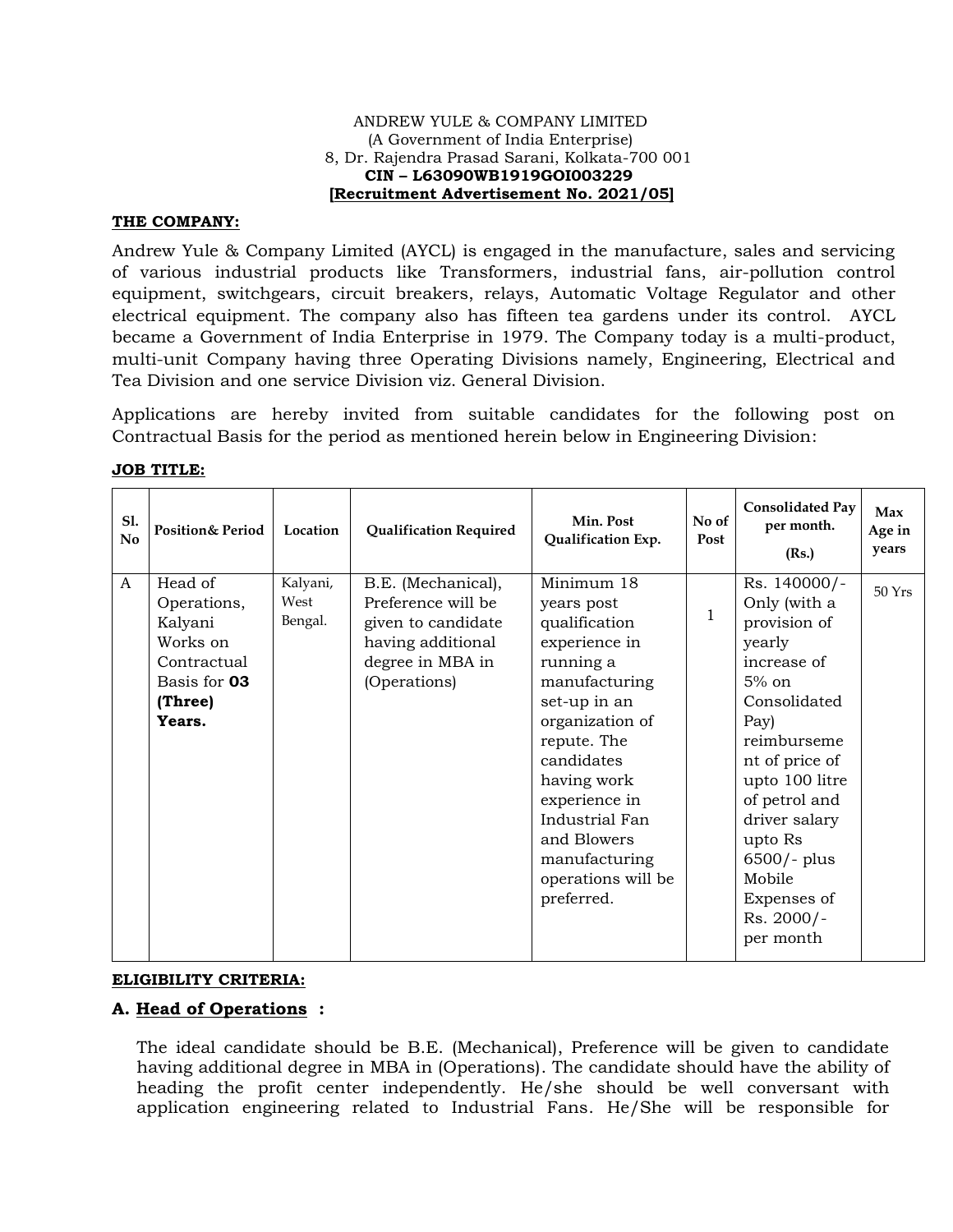accomplishment of production targets with respect to order booking & sales. He/she must understand the nitty-gritty of operations and supply chain. The selected candidate will be heading the operation of industrial fan manufacturing and will also be responsible for Order booking to invoicing, collection of payment, after-sales service with due financial control of the business and personnel matters with assistance from the finance and personnel departments. He will be required to serve as a facilitator for all departmental functions of the Works. Strict cost control, waste minimization, Quality, productivity and profitability be the focus areas for the candidate with proven leadership in the area of capacity building. While excellent organizational and communication skills are essential the candidate must be computer savvy and be able to steer proper MIS generation, activity chart, dispatch plan generation etc. The candidate should have Minimum 18 years post qualification experience in running a manufacturing set-up in an organization of repute. The candidates having work experience in Industrial Fan and Blowers manufacturing operations will be preferred. Maximum age limit is 50 years for the post.

# **COMPENSATION:**

| <b>S1. No.</b> | <b>Position</b>    | Vacancy | Consolidated Pay per month                                                                                                                                    |
|----------------|--------------------|---------|---------------------------------------------------------------------------------------------------------------------------------------------------------------|
|                | Head of Operations |         | Rs. 140,000/- and reimbursement of price<br>of upto 100 litre of petrol and driver salary<br>upto Rs 6500/- plus Mobile Expenses of<br>$Rs. 2000/-$ per month |

Apart from above, the incumbent will neither be entitled to any membership of Provident Fund, Pension Fund or any other approved superannuation fund during the contractual employment nor will the incumbent be entitled to any other allowances, benefits and reimbursements as are enjoyed by employees in the regular employment of the Company.

# **How to Apply:**

- a. Candidates satisfying the conditions of eligibility criteria shall apply on-line through the Company's website www.andrewyule.com -> career opportunity -> online submission of application-> Advt. No. 2021/05-> Apply Now. No other mode of submission of application is allowed.
- b. Before applying on-line, a candidate must have a PAN /Aadhaar card, an active email ID and a mobile phone number which must remain valid for at-least a twelve-month period for future communication (including issue of call letters).
- c. The candidate should have scanned copy of Latest passport photograph in JPG/JPEG format (size not exceeding 1 MB) ready for uploading before applying on-line.
- d. Queries, if any, may be addressed to the following e-mail id  $pna@andrewycle.com$ .
- e. AYCL shall not be responsible, if candidates fill up their details wrongly and consequently their application is rejected.

# **Other Conditions:**

(i) This is not a regular employment and does not entitle any privilege or benefit of regular employment. It is only a contractual employment on fixed term basis.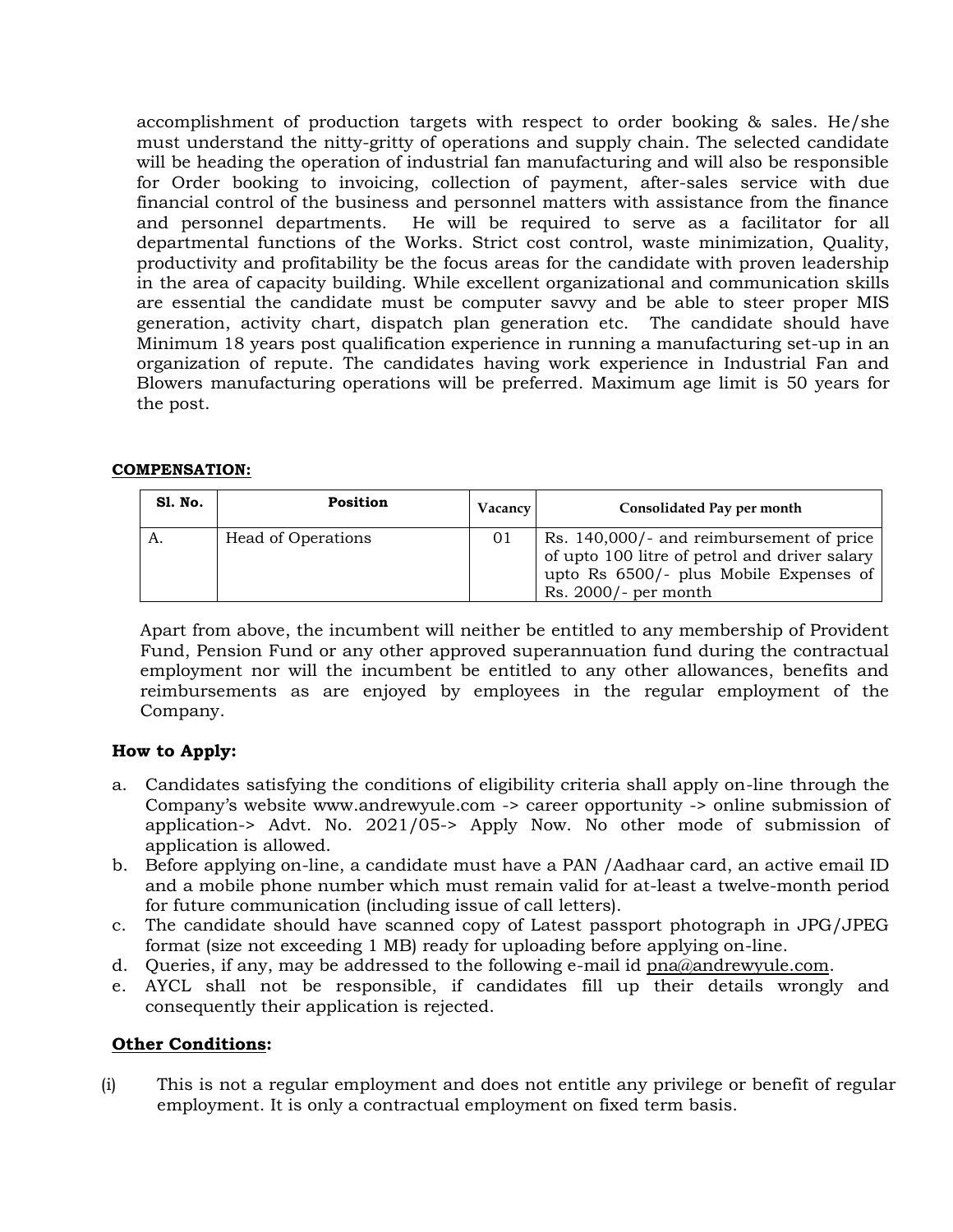- (ii) At no point the claim for regular employment shall be entertained.
- (iii) The tenure of appointment is initially for a period as mentioned against the above table and will be terminated automatically after expiry of the same as mentioned above. However, the period of contractual engagement can be reduced/ terminated at any time due to unsatisfactory performance of the individual.
- (iv) The contract may be renewed at the discretion of the Management based on satisfactory performance of the candidate and subsequent requirement of the Company.
- (v) Monthly consolidated remuneration only per month will be paid during the period of the contract. TDS will be deducted as applicable.
- (vi) The date of determining the upper age limit, qualification and experience shall be the date of publishing of advertisement.
- (vii) Reservation for SC/ST/OBC/minority/differently-abled persons/EWS applies as per guidelines of the Union Government.
- (viii) Candidate will not be provided TA/DA for attending the interview.
- (ix) The Company reserves the right to shortlist the candidate based on parameters decided by the Company and no clarification in this regard will be entertained at any stage.
- (x) The Company reserves the right to cancel the entire recruitment process at any time without assigning any reason whatsoever.
- (xi) No correspondence will be entertained with the candidates not selected for interview.
- (xii) Misrepresentation or falsification of facts detected at any stage of the selection process or instances of misconduct/misbehaviour at any stage during selection shall result in cancellation of candidature without any notice and no correspondence in this regard shall be entertained.
- (xiii) The candidates meeting the eligibility criteria need only apply. The candidates will be required to produce the original documents in support of qualification, experience and age at the time of interview. Mere submission of application or fulfilling the eligibility criteria does not confer any right on the individual for selection or short listing for the purpose of interview.
- (xiv) The candidates working with Govt. Departments, statutory corporations, Public Sector Enterprises should apply strictly through proper channel and must enclose a No Objection Certificate while sending the Application. The No Objection Certificate may also be produced before the interview, if not enclosed with the Application. Candidates unable to produce no objection certificate at the time of interview will not be allowed to appear in the interview.
- (xv) Applications that are incomplete, not in prescribed format, not legible, shall be summarily rejected without assigning any reasons and no correspondence in this regard shall be entertained.
- (xvi) Company takes no responsibility to collect any certificate/ documents sent separately.